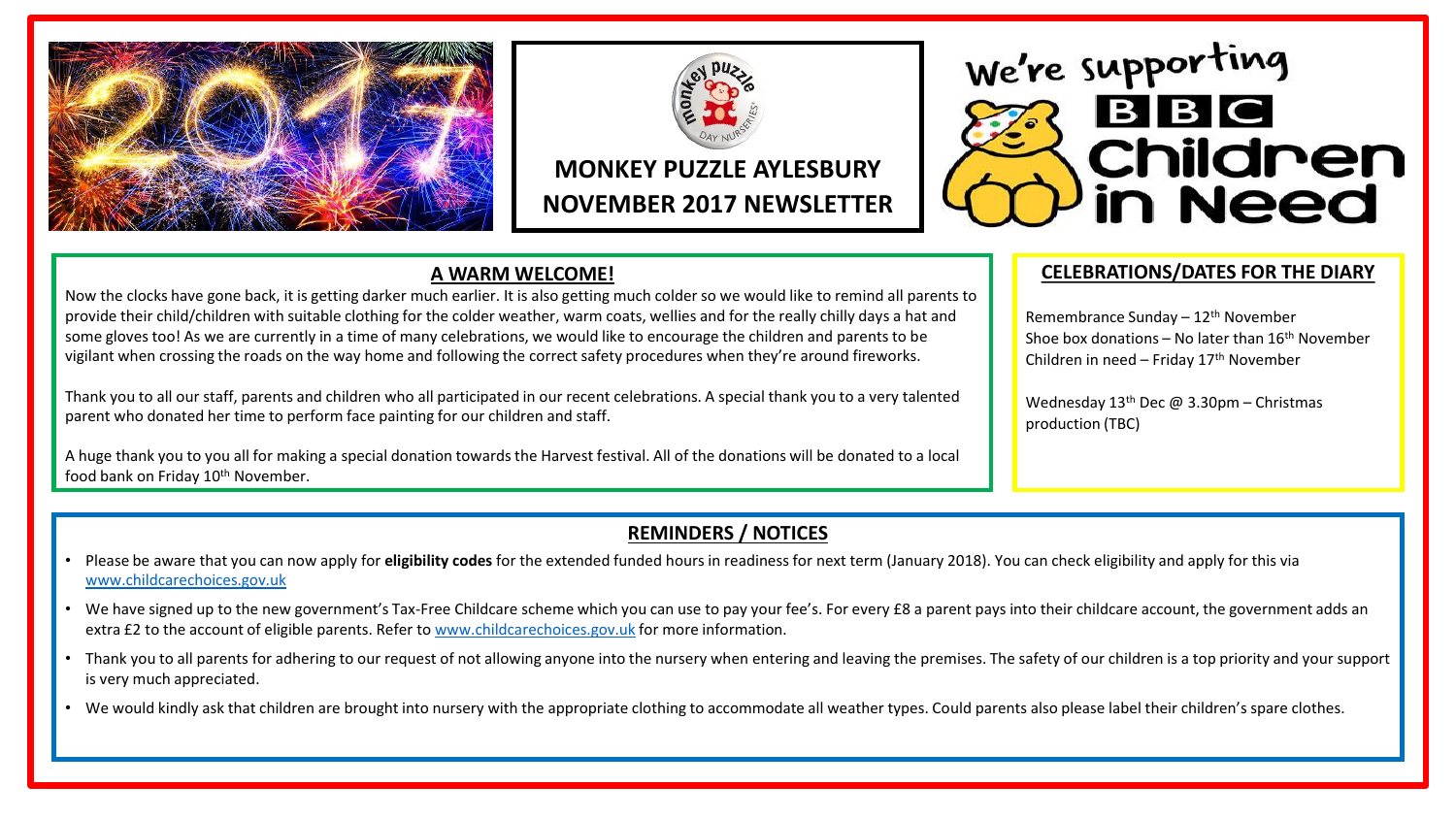## **MONTHLY THEMES**

#### **LADYBIRDS (Babies)**

The babies have a very busy month planned ahead with lots of different activities planned. For Guy Fawkes night the babies will be making some pictures of fireworks using some paint and string; they will listen to the different sounds fireworks make and explore balloons that light up for a sensory experience.

For remembrance the babies will decorate a picture of a soldier using lots of different sticking materials and PVA glue; make poppies using some bright red tissue paper and make medals by helping to mix up and explore some salt dough.

To help support children in need the babies will be making their own representation of Pudsey bear using a range of coloured paints. They will decorate flags from around the world to symbolise the different countries the children come from that our donations help. They will take part in a teddy bears picnic role play, pretending to make tea and sandwiches and explore some yellow playdough with hidden pompoms inside.

The staff have requested that the children are brought in with warmer clothing now the weather is getting colder and they would still like to be able to access the garden. We will also be getting ready to practise some Christmas songs so please look out for the handouts.



# **MONTHLY THEMES**

# **HONEYBEES (Toddlers) & BUTTERFLIES (Pre-school)**

The Toddlers and Pre-school children will be looking at the Harvest donation box to discuss what people have donated, where we will be taking the donations and how it will help others. They will be making some colourful rockets using junk modelling resources, colourful tissue paper, tin foil and paint. They will fly their rockets around the room and make some splat paint firework pictures.

In order to support remembrance the children will use paper plates to make their very own representation of a poppy. They will make soldiers' hats and talk about the brave men and women who helped us.

This years theme for Children in Need is "Tie-dye" and the children will be exploring colour mixing to make their own headbands and scarves. They will use paint to make Pudsey bear pictures and will be helping to raise money for the charity by baking some yummy tie dye effect cookies.

We will be starting to prepare for our Christmas production by practising some Christmas songs and gathering ideas to make some festive decorations. We would also like to ask for shoe box donations in order for us to make Christmas gift boxes for under privileged children in third world countries. We only have until mid November before they need to be sent so please pass on any donations of gifts onto the staff at your soonest convenience. We will be making pictures to stick inside them, along with a small gift from all of us.